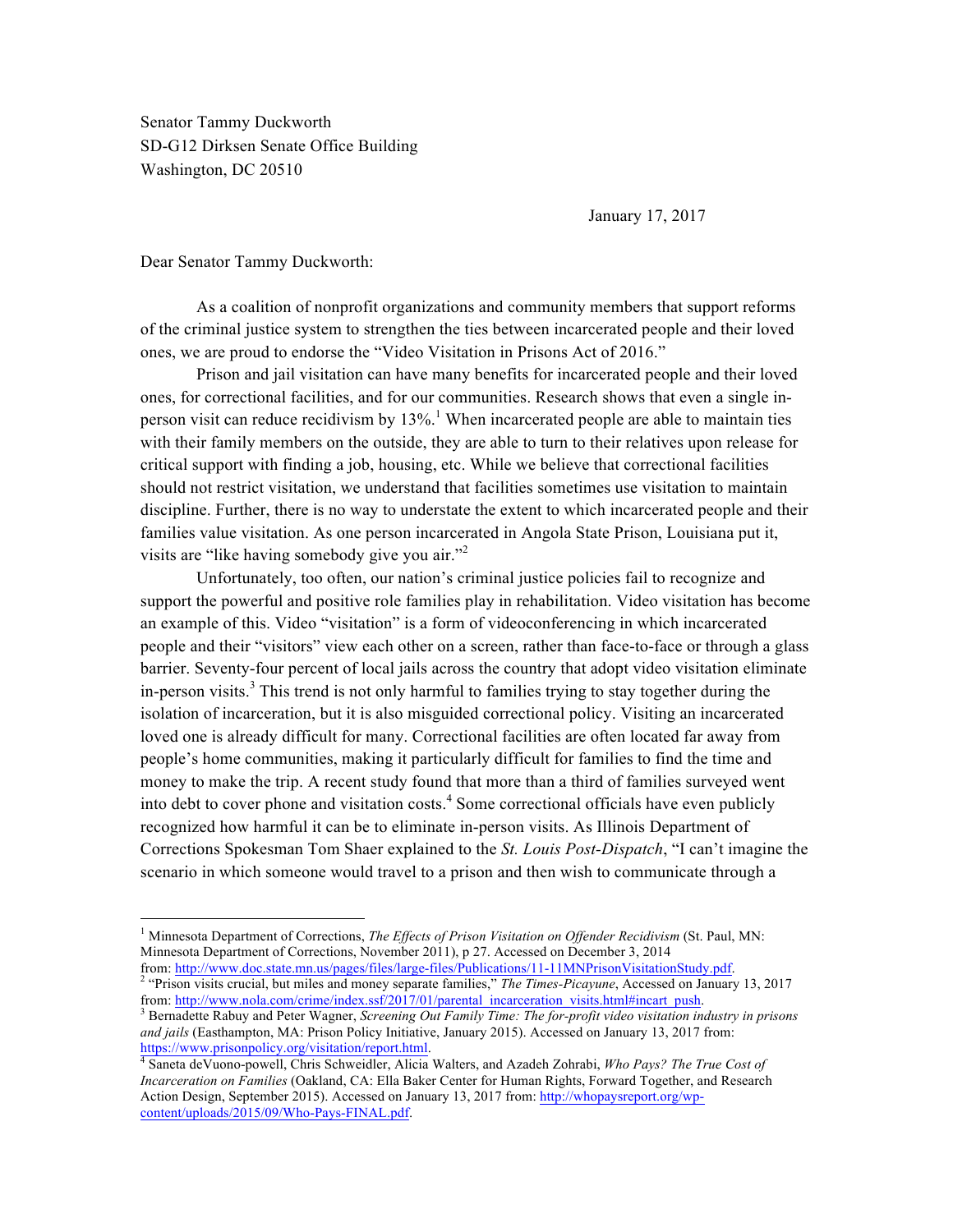video screen rather than see a prisoner face-to-face."<sup>5</sup> Lafourche Parish, Louisiana Sheriff Craig Webre recently told *The Times-Picayune* in explaining why he will not replace in-person visits with video, "Sometimes you have to put yourself in someone else's shoes and recognize the reality of human interaction, what it means to look someone in the eye and to support them during a difficult period in their life."<sup>6</sup>

The Video Visitation in Prisons Act would require that the Federal Communications Commission regulate video visitation, including by assuring that rates charged to families are reasonable. While state campaigns in Texas and California have sought to protect in-person visits, only Federal Communications Commission regulations can bring consistency nationwide. And regulating video visitation would be a natural extension of the important work the Federal Communications Commission has already done to reduce the cost of telephone communication home from prisons and jails. In fact, a failure to regulate correctional video technology would allow correctional officials to use video technology as an end run around the Federal Communications Commission's existing regulations of phone rates.

The Video Visitation in Prisons Act would also require the Bureau of Prisons to continue to provide in-person visits and only use video technology as a supplement to in-person visitation. This bill would be a powerful way for the federal government to recognize and respect the humanity of incarcerated people and lead states and local governments by example.

We are hopeful that the Video Visitation in Prisons Act will be able to protect in-person contact between incarcerated people and their loved ones from becoming a practice of the past.

On behalf of the millions of children of incarcerated parents, we thank you for your leadership and look forward to further supporting the Video Visitation in Prisons Act.

Sincerely,

Arkansas Voices for the Children Left Behind Black and Pink California Coalition for Women Prisoners California National Organization for Women (California NOW) Campaign for Prison Phone Justice Center for Community Alternatives Center for Media Justice Chicago Community Bond Fund Church of Scientology National Affairs Office Dignity and Power Now Ella Baker Center for Human Rights Essie Justice Group From Life to Life Global Action Project Helping Educate to Advance the Rights of the Deaf (HEARD) Human Rights Defense Center

 <sup>5</sup> Paul Hampel, "Video visits at St. Clair County Jail get mixed reviews," *St. Louis Post-Dispatch*, February 20, 2014. Accessed on December 22, 2014 from: http://www.stltoday.com/news/local/crime-and-courts/video-visits-at-st-claircounty-jail-get-mixed-reviews/article\_b46594b0-9f01-5987-abf0-83152f76c9dd.html.<br><sup>6</sup> "Prison visits crucial, but miles and money separate families," *The Times-Picayune*, Accessed on January 13, 2017

from: http://www.nola.com/crime/index.ssf/2017/01/parental\_incarceration\_visits.html#incart\_push.